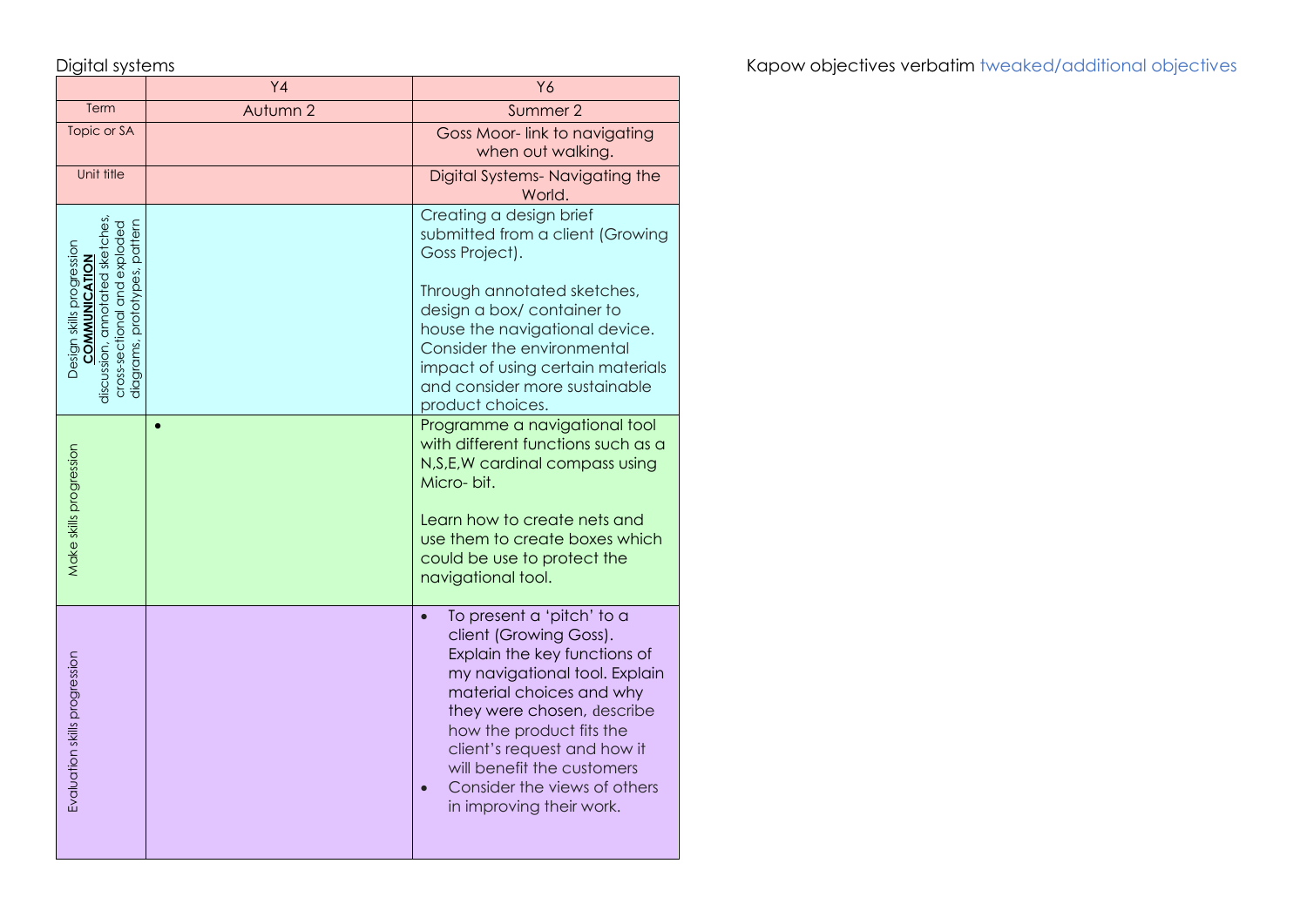| knowledge<br>progression<br>Technical |                                                                                                                                                                                                                                                                          | To know how to program a<br>navigational tool. To know how<br>to troubleshoot any problems.                                                                                                                                                                                                            |
|---------------------------------------|--------------------------------------------------------------------------------------------------------------------------------------------------------------------------------------------------------------------------------------------------------------------------|--------------------------------------------------------------------------------------------------------------------------------------------------------------------------------------------------------------------------------------------------------------------------------------------------------|
| Sequence of lessons                   |                                                                                                                                                                                                                                                                          | 1) Read the letter from Growing<br>Goss about developing a<br>navigational device to use on<br>Goss Moor. Create a design<br>brief.                                                                                                                                                                    |
|                                       |                                                                                                                                                                                                                                                                          | 2) Using Micro-bit, create a<br>program for a navigational<br>device.                                                                                                                                                                                                                                  |
|                                       |                                                                                                                                                                                                                                                                          | 3) Practise the skill of making a<br>box from a net which might be<br>used as a container to protect<br>the navigational device.<br>Consider sustainable and non-<br>sustainable materials<br>4) Using annotated sketches,<br>develop ideas for what you<br>would like your container to look<br>like. |
|                                       |                                                                                                                                                                                                                                                                          | 5) Make the navigational device<br>6) 'Pitch' your product to the<br>client and evaluate your final<br>product which includes testing it.                                                                                                                                                              |
| vocabulary                            | torch, light bulb, LED, series<br>circuit, battery, cell, wire,<br>copper, switch, conductor,<br>insulator, component, design,<br>success criteria, target<br>audience, evaluate, test,<br>electricity, electrical item,<br>electronic item, input,<br>recyclable, theme | Design brief, Smart, equipment,<br>compass, pedometer, GPS<br>tracker, tablet, program, code,<br>troubleshoot, input, output,<br>variable, sustainable, non-<br>sustainable, net, annotated<br>sketch, evaluate, test out                                                                              |

Digital systems **Kapow objectives verbatim** tweaked/additional objectives verbatim tweaked/additional objectives